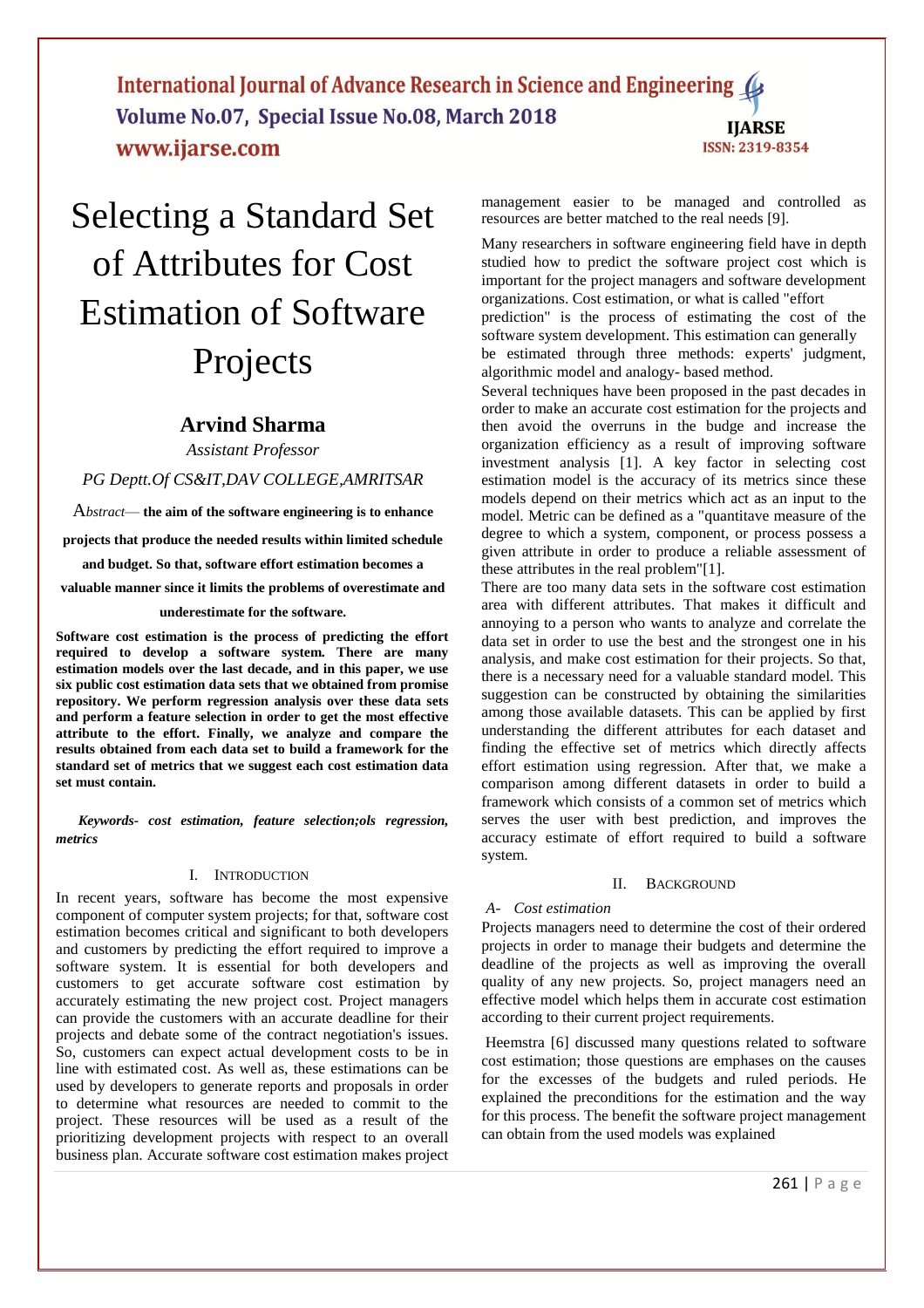# International Journal of Advance Research in Science and Engineering ( Volume No.07, Special Issue No.08, March 2018 **IJARSE** www.ijarse.com ISSN: 2319-8354

by viewing the strengths and weaknesses of cost estimation models.

# *B- Cost estimation methods*

Cost estimation methods can be grouped under three categories: expert judgment, analogy- based estimation [10] and algorithmic estimation [9]. In this paper, we are interested in Algorithmic estimation, where the algorithmic model estimates the software cost through some formulas, depending mainly on the size of the project which is measured in terms of Function Point, Object Point and Line of Code (LOC).

In addition to the size of the project, there are several variables participated in the algorithmic model function such as:

 $Effort = function (var<sub>1</sub>, var<sub>2</sub>, var<sub>3</sub>...var<sub>n</sub>)$ 

Where effort is a cost estimation measure that is usually measured by (person-month), function refers to the function form, and (var<sub>1</sub>, var<sub>2</sub>, var<sub>3</sub>...var<sub>n</sub>) refers to the cost factors.

In the COCOMO 2 model, Boehm proposed a set of cost factors which are classified into four groups as:-

- Product factor which refers to the software product features like product complexity, database size used…etc.
- $\Box$  Computer factor which refers to the computer characteristics.
- $\Box$  Personal factor which refers to the development staff capability.
- $\Box$  Project factor which and the project environment refers to the project work process.

Through the algorithmic model, some mathematical formula forms can be used such as [9]:

\* Linear models.

\* Multiplicative models: They refer to the form:

$$
(Effort = a_0 \prod a_i^{var} i).
$$
 (1)

Where var<sub>i</sub> refers to the project factor,  $a_0, a_1 \dots$  are the coefficients extracted from experimental calculations.

\* Power function model: They refer to the

 $(2)$ 

form (effort = 
$$
a * s^b
$$
).

Where s is the software size usually measured by lines of code (LOC), a and b are the coefficients extracted from experimental calculations of the data set.

COCOMO (Constructive Cost Model), proposed by Boehm, is an example of the algorithmic model, which is a software package that helps assisting projects managers in planning a cost estimation of a software development project through an interactive interface. Furthermore, COCOMO is a highly subjective to the users input variables by noting the equations coefficients.

Korte and Port [8] implemented a standard and easilyanalyzed statistical methods –standard error and bootstrapping –to several COCOMO 1 model research findings. The primary focus is on the confidence obtained from the findings that are experimentally based on estimators for error distribution parameters. As a result, this will reduce the contradictory and the lack of confidence in several published cost estimation research results based on Precisely MMRE and PRED comparisons such as model selection.

# *C - Feature subset selection*

Feature selection which is referred to as subset selection is a pre- processing procedure used in machine learning where a subset of the features obtained from the data is chosen for implementation of a learning algorithm. The best subset includes the minimum number of diminutions which increase the accuracy by eliminating the inefficient dimensions [11].

Das and Kempe [5] demonstrated the problem of selecting a subset of k random variables to perceive that will produce the best linear prediction of different important variable, taking into account the pair wise correlations between the other variables and the predictor variable.

Azzeh, Neagu and Cowling [2] checked the influence of using feature subset selection algorithms in enhancing the accuracy of analogy software effort estimation models. They validated their works using two established data sets (ISBSG and Desharnais) use MMRE as evaluation criteria for all feature subset selection algorithmsl. They concluded that the employment of a fuzzy feature subset selection algorithm in analogy software effort estimation can give a valuable result. Menzies, Port and Boehm [4] discovered that COCOMO's estimates can be enhanced by using WRAPPER which is a feature subset selection method improved by the data mining industry. The results showed that the features subset selection always enhance the PRED(30) values without rising variance when applying on different data sets and as a result this will improve the strength of the COCOMO's prediction.

Kirsopp, Sheppered and Hart [7] explained the employment of using search techniques to aid the enhancement of case – based reasoning (CBR) system used in the software effort prediction. They checked the use of random searching, hill climbing and forward sequential selection (FSS) in order to get the optimal feature subsets that affect the effort prediction. They concluded that using a random search is better than using all the features. However using hill climbing and FSS can give better results than random search. They suggested using some form of heuristic –based initialization that can help in gaining improved results.

# III. The Methodology

Software cost estimation can be considered as an empirical process that can be used to calculate the effort and the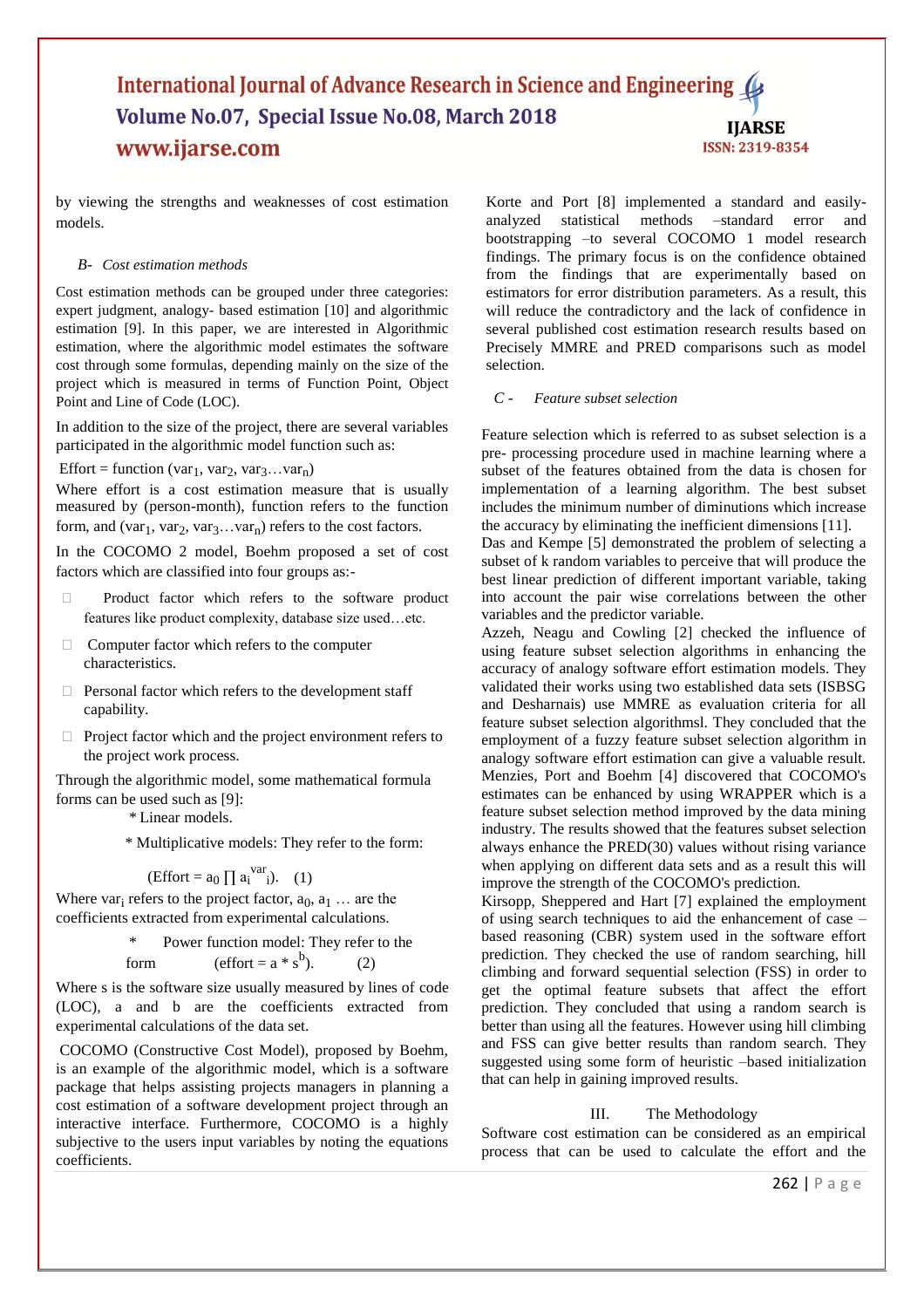# International Journal of Advance Research in Science and Engineering ( Volume No.07, Special Issue No.08, March 2018 **IJARSE** www.ijarse.com ISSN: 2319-8354

development time requirements for the software product, and hence this process will affect the overall managing, developing and scheduling of the software projects. The real

problem that the researches may be faced is how to generate useful software cost predictions at an early stage in a project. Public data sets from a real project can be analyzed and evaluated to solve this problem. In this paper, public data sets are analyzed in order to obtain the standard set of metrics that mainly affect the effort.

Our methodology is displayed in Figure 1. It starts with cost estimation data sets collection that is listed in PROMISE repository (http://promisedata.org). We select six data sets that have a somewhat similar attributes. In the second phase, we analyze the different public datasets manually in order to specify the attributes for each data set and the description for each attribute. Then, we perform a regression analysis over different public data sets in order to obtain the best selected attributes that affect cost estimation process. Finally, we make a comparison among the selected attributes using regression from different data sets to build a framework for a standard set of metrics. Phase 3 and phase 4 will be discussed in the following sections.



observed response and the model predicted response for the i<sup>th</sup> observations.

We use a Minitab statistical tool in order to perform the ordinary least square regression (OLS) over six public dataset: cocomo81, cocomo\_sdr, cocomonasa, kemerer, Maxwell and nasa93. We first perform a regression analysis for all the attributes in each data set in the effort to obtain the possible effective attributes. This may be inferred when the value for p or the significance level is less than 0.05. The p value of 5% means that there is a 5% chance that the relationship emerged randomly and a 95% chance that the relationship is real. We also take into account the R square and the adjusted R square (R square (adj)) for each model that measures how the model fits the data. R square is called the coefficient of determination or the percentage of variance explained.

$$
R^2 = \frac{\sum (\hat{y}_i - \overrightarrow{y})}{\sum (y_i - \overrightarrow{y})}
$$

 $(4)$ 

The adjusted R square is particularly useful in the feature selection stage of the model building which gives us the best feature subsets.

Figure 2 shows the different building models with different attributes from performing the regression analysis for all the attributes of the cocomo81 data set. From this model, the effective attributes are the attributes that have the largest R square (adj) value.

For cocomo81 data set, when we perform the best subset regression, we obtain the following figure that shows the models building with various numbers of attributes; then, we select the best model which has the largest R square (adj) value.

# Figure 1 Methodology

#### IV. Feature selection using OLS regression analysis

Regression methods are widespread in the last decade. The most usually used regressions method is the ordinary least square (OLS) regression which has also been criticized since it has restrictions [3]. OLS regression is one of the most popularly used models for cost estimation. Linear regression has the following form:

$$
Y^{\hat{}} = a + b_1 X_1 + b_2 X_2 + \dots + b_n X_n + e \tag{3}
$$

**Dest Cubents Degreesian: estual versus rebu data:** 

Where  $\overline{Y}^{\wedge}$  denotes the dependant variable (effort for the project) and  $X_i$  refers to as independent variables (features or effort drivers), and  $b_i$  is called regression coefficient, a is referred as the intercept, and the error term e is a random noise with a normal distribution.

The OLS method works in the way that it estimates the response coefficients and the intercept parameter by minimizing the least square error term  $R_1^2$  where  $R_1$  is the estimating the response coefficients and the intercept parameter by minimizing the difference between the

|                         |        |             |         |        | r.       |                   |                            | dctsvtaapvlmts                                                   |          |  |          |                   |          |              |                            |     |                                              |                 |
|-------------------------|--------|-------------|---------|--------|----------|-------------------|----------------------------|------------------------------------------------------------------|----------|--|----------|-------------------|----------|--------------|----------------------------|-----|----------------------------------------------|-----------------|
|                         |        |             |         |        |          |                   |                            |                                                                  |          |  |          |                   |          |              |                            |     | e a pitiu ce ce e o o cl                     |                 |
|                         |        |             | Mallows |        |          |                   |                            | l t l m o r r a x a x x d o e                                    |          |  |          |                   |          |              |                            |     |                                              | $\sim$ $\Omega$ |
| Vars                    | $R-Sq$ | $R-Sq(ad1)$ | $C - p$ | s      |          |                   |                            |                                                                  |          |  |          |                   |          |              |                            |     | y a x e r t n p p p p p p 1 d c              |                 |
| $\mathbf{I}$            | 43.2   | 42.3        | 12.4    | 1384.1 |          |                   |                            |                                                                  |          |  |          |                   |          |              |                            |     |                                              | $\times$        |
| ı                       | 20.2   | 18.9        | 41.3    | 1640.6 |          | $\times$          |                            |                                                                  |          |  |          |                   |          |              |                            |     |                                              |                 |
| $\overline{\mathbf{z}}$ | 48.5   | 46.8        | 7.7     | 1328.5 |          |                   |                            |                                                                  |          |  |          |                   |          |              | $\times$                   |     |                                              | ×               |
| $\overline{\mathbf{z}}$ | 48.1   | 46.4        | 8.3     | 1334.2 |          | $\times$          |                            |                                                                  |          |  |          |                   |          |              |                            |     |                                              | $\times$        |
| з                       | 54.1   | 51.8        | 2.7     | 1264.9 | $\times$ |                   |                            |                                                                  |          |  |          |                   |          |              | $\times$                   |     |                                              | $\times$        |
| э                       | 52.8   | 50.4        | 4.3     | 1282.7 |          |                   |                            | $\times$                                                         |          |  |          |                   |          |              | $\times$                   |     |                                              | ×               |
| $\overline{\mathbf{a}}$ | 58.1   | 55.2        | $-0.4$  | 1218.7 |          | $\times$ $\times$ |                            |                                                                  |          |  |          |                   |          |              | $\times$                   |     |                                              | $\times$        |
| $\mathbf{4}$            | 57.8   | 54.8        | 0.1     | 1224.0 |          |                   | x x                        |                                                                  |          |  |          |                   |          |              | $\times$                   |     |                                              | $\times$        |
| 5                       | 59.4   | 55.9        | $-0.0$  | 1210.0 |          | x x               |                            |                                                                  |          |  | $\times$ |                   |          |              | $\times$                   |     |                                              | $\times$        |
| 5                       | 59.4   | 55.8        | 0.0     | 1210.4 |          |                   | $\times$ $\times$ $\times$ |                                                                  |          |  |          |                   |          |              | $\times$                   |     |                                              | $\times$        |
| 6                       | 61.1   | 57.0        | $-0.1$  | 1195.1 |          | x x               |                            |                                                                  |          |  |          | $\times$ $\times$ |          |              | $\times$                   |     |                                              |                 |
| 6.                      | 60.5   | 56.2        | 0.7     | 1205.2 |          |                   | <b>XXX</b>                 |                                                                  | ×        |  |          |                   |          |              | $\times$                   |     |                                              | $\times$        |
| 7                       | 61.6   | 56.7        | 1.3     | 1199.1 |          |                   |                            | <b>x x x x x</b>                                                 |          |  |          |                   |          |              | $\times$                   |     |                                              | $\times x$      |
| $\overline{7}$          | 61.5   | 56.6        | 1.4     | 1199.9 |          | $\times$ $\times$ |                            |                                                                  | $\times$ |  |          | $\times$ $\times$ |          |              | $\times$                   |     |                                              |                 |
| 8                       | 62.3   | 56.7        | 2.4     | 1198.8 |          | x x               |                            |                                                                  | X X      |  |          | X X               |          |              | $\times$                   |     |                                              | $\times$        |
| e.                      | 62.1   | 56.5        | 2.6     | 1201.2 |          | x x x             |                            |                                                                  | $\times$ |  |          | $\times$ $\times$ |          |              | $\times$                   |     |                                              | ×               |
| 9.                      | 62.9   | 56.6        | 3.6     | 1199.7 |          |                   |                            | $\times$ $\times$ $\times$ $\times$ $\times$                     |          |  |          | $\times$ $\times$ |          |              | $\times$                   |     |                                              | $\times$        |
| 9                       | 62.4   | 56.0        | 4.3     | 1208.3 |          | X X               |                            |                                                                  | x x      |  |          | X X               |          |              |                            | x x |                                              | $\times$        |
| 10                      | 63.0   | 55.9        | 5.5     | 1210.2 |          |                   |                            | <b>XXXXX</b>                                                     |          |  |          | X X               |          |              | x x                        |     |                                              | $\times$        |
| 10                      | 63.0   | 55.9        | 5.5     | 1210.3 |          |                   |                            | $\times$ $\times$ $\times$ $\times$ $\times$                     |          |  |          | x x               |          |              | $\times$                   |     |                                              | $\times x$      |
| 11                      | 63.2   | 55.3        | 7.2     | 1218.1 |          |                   |                            | $\times$ $\times$ $\times$ $\times$ $\times$                     |          |  |          | x x               | $\times$ |              | $\times$                   |     |                                              |                 |
| 11                      | 63.2   | 55.3        | 7.3     | 1218.5 |          |                   |                            | <b>XXXXXX</b>                                                    |          |  |          | x x               |          |              | x x                        |     |                                              | $\times$        |
| 12                      | 63.3   | 54.5        | 9.1     | 1229.0 |          |                   |                            | $\times \times \times \times \times \times \times \times \times$ |          |  |          |                   | $\times$ |              | $\times$                   |     |                                              | $\times x$      |
| 12                      | 63.3   | 54.5        | 9.2     | 1229.4 |          |                   |                            | $\times$ $\times$ $\times$ $\times$ $\times$                     |          |  |          | × ×               |          |              | $\times$ $\times$ $\times$ |     |                                              |                 |
| 13                      | 63.3   | 53.6        | 11.1    | 1240.5 |          |                   |                            | <b>x x x x x x x x x</b>                                         |          |  |          |                   |          | <b>x x x</b> |                            |     |                                              | $\times$        |
| 13                      | 63.3   | 53.6        | 11.1    | 1240.8 |          |                   |                            | <b>X X X X X X X X X</b>                                         |          |  |          |                   | $\times$ |              |                            | x x |                                              | $\times$        |
| 14                      | 63.4   | 52.7        | 13.0    | 1252.7 |          |                   |                            | $\times \times \times \times \times \times \times \times \times$ |          |  |          |                   |          |              | <b>x x x x</b>             |     |                                              | $\times$        |
| 14                      | 63.4   | 52.7        | 13.1    | 1253.1 |          |                   |                            | <b>x x x x x x x x x x x x x</b>                                 |          |  |          |                   |          |              |                            |     |                                              | $\times$        |
| 1.5                     | 63.4   | 51.7        | 15.0    | 1265.6 |          |                   |                            | <b>x x x x x x x x x x x x x x</b>                               |          |  |          |                   |          |              |                            |     |                                              | $\times$        |
| 1.5                     | 63.4   | 51.7        | 15.0    | 1265.9 |          |                   |                            | $\times \times \times \times \times \times \times \times \times$ |          |  |          |                   |          |              |                            |     | $\times$ $\times$ $\times$ $\times$ $\times$ |                 |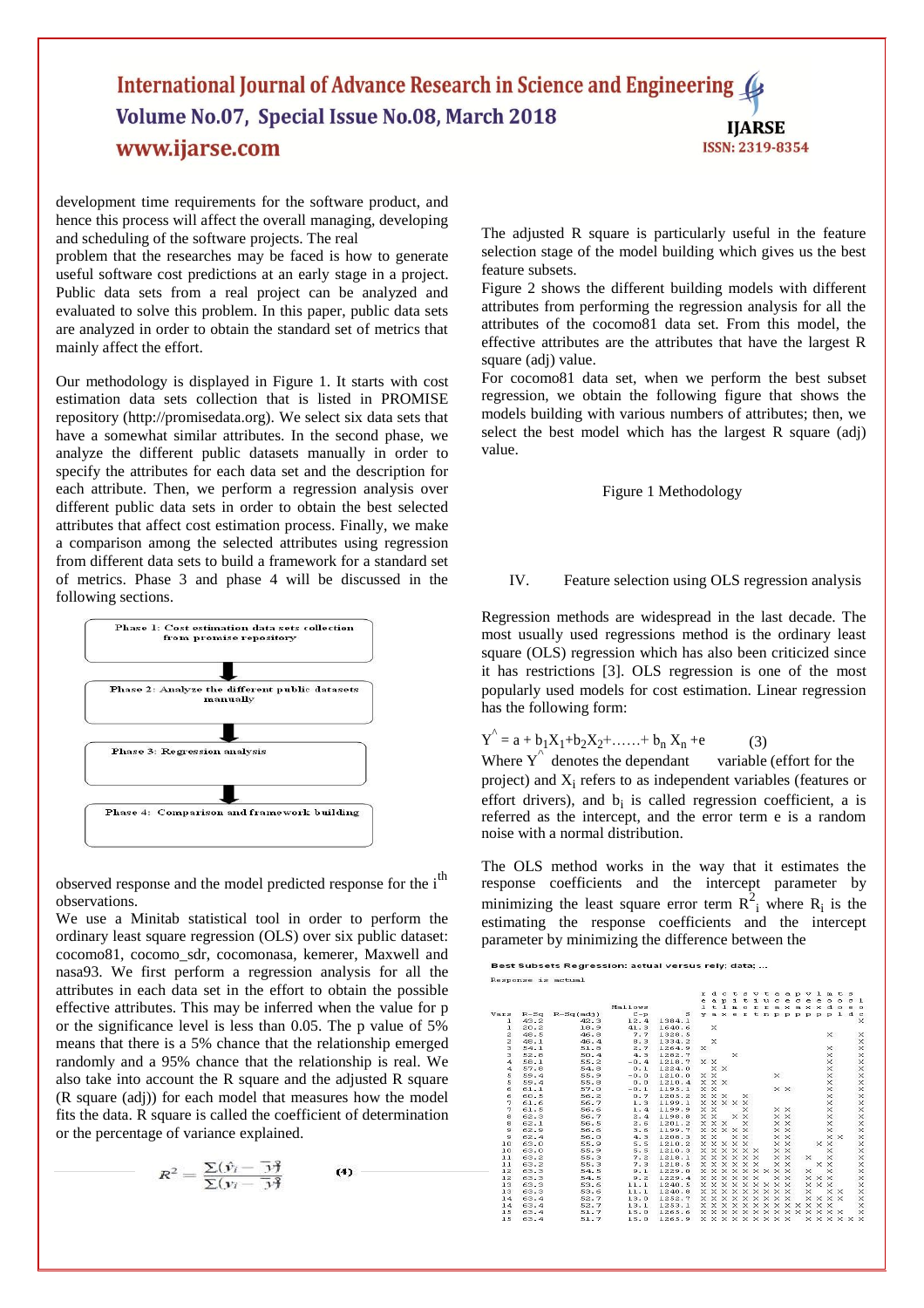# International Journal of Advance Research in Science and Engineering 4 Volume No.07, Special Issue No.08, March 2018 **IJARSE** www.ijarse.com ISSN: 2319-8354

# Figure 2 Models building with different values of R square (adj)-cocomo81

The first model in Figure 2, we have one of the effective attributes which is loc attribute with 43.2 and 42.3 for R square and R square (adj), respectively. The second model also, has one effective attribute which is data with R square equals to 20.3 and Square (adj) equals 18.9. So that, the best model which has the largest R square (adj) is 57 having six effective attributes (rely, data, acap, aexp, modp and loc). After that, we perform a regression method to the selected six attributes we got the following regression equation.

# Effort= -12170+1980 rely +5670 data -2378 acap + 2218 aexp  $+4694 \text{ modp+}5.76 \text{ loc.}$  (5)

The over all p value in ANOVA table can be used in order to evaluate the model which measures the similarity in which the model as a whole describes a relationship that emerged at a random, rather than a real relationship. Table 1 shows the ANOVA distribution for the model with an over all p value less than 0.05. This indicates that the regression model contains an effective set of attributes that affect the response attribute.

Table 1 ANOVA for the best model

| Source     | DF | SS        | MS       |       |     |
|------------|----|-----------|----------|-------|-----|
| Regression |    | 125739069 | 20956511 | 14.67 | 0.0 |
| Residual   | 56 | 79986991  | 1428339  |       |     |
| Error      |    |           |          |       |     |
| Total      | 62 | 20572605  |          |       |     |

For cocomo\_sdr data set, the best model cannot be obtained in one step since the number of the coefficient is greater than or equal to the number of observations. So that, we perform a regression in several steps in to obtain the best effective attributes with regard to the R square (adj) value. So, we calculate the correlation among in an effort to determine the best set of attributes which can form the model of regression. The obtained attributes are: PMAT, FLEX, TIME, PVOL, PREC, RESL and LOC are effective attributes with the following equation:

Effort = 60.3-2.52 PMAT +6.86 FLEX -27.3 TIME-34.9 PVOL – 4.12 PREC + 2.50 RESL +0.000099

 $\rm{LOC}\left(6\right)$ Best Suppression: ACTUAL EFFORT versus FLEX; DOCU; ...

Response is ACTUAL EFFORT

|                         |        |             |         |        |          | D   | $\mathbf{P}$                    | R T |               | P     |          | P           | $\mathbb{R}$ |
|-------------------------|--------|-------------|---------|--------|----------|-----|---------------------------------|-----|---------------|-------|----------|-------------|--------------|
|                         |        |             |         |        |          | o   | и                               | Е   |               | I V L |          |             | R E          |
|                         |        |             | Mallows |        | E.       | c   | A                               | L   | м             | ο     | $\Omega$ | E           | $\mathbf{s}$ |
| Vars                    | $R-Sq$ | $R-Sq(ad1)$ | $C-p$   | s      |          | ΧU  | т                               | Y   | E             | L     | с        | с           | L            |
| ı                       | 61.1   | 57.2        | 94.4    | 4.4769 |          |     |                                 |     |               |       | x        |             |              |
| ı                       | 24.7   | 17.1        | 190.1   | 6.2264 | $\times$ |     |                                 |     |               |       |          |             |              |
| $\overline{\mathbf{z}}$ | 69.0   | 62.1        | 75.6    | 4.2125 |          |     | ×                               |     |               |       | ×        |             |              |
| 2                       | 67.8   | 60.6        | 78.7    | 4.2916 |          |     |                                 |     |               |       |          | хx          |              |
| 3                       | 74.5   | 65.0        | 63.0    | 4.0475 |          |     | ×                               |     |               |       |          | x x         |              |
| 3                       | 72.6   | 62.4        | 67.9    | 4.1946 |          | ×.  | ×                               |     |               |       | x        |             |              |
| $\overline{4}$          | 82.9   | 73.1        | 43.1    | 3.5501 | x        |     | $\times$                        |     |               |       |          | x x         |              |
| 4                       | 82.4   | 72.4        | 44.2    | 3.5956 | ×        |     |                                 |     | ×             |       |          | x x         |              |
| 5                       | 89.5   | 80.7        | 27.7    | 3.0055 |          |     | <b>XXXX</b>                     |     |               |       | ×        |             |              |
| 5                       | 87.2   | 76.5        | 33.7    | 3.3142 | x        |     | ×                               |     |               |       |          | $X$ $X$ $X$ |              |
| 6                       | 92.3   | 83.0        | 22.3    | 2.8168 | x        |     | ×                               |     |               |       |          | <b>XXXX</b> |              |
| 6                       | 92.1   | 82.5        | 22.9    | 2.8597 | x        |     | ×                               |     |               | X X   |          |             | хx           |
| 7                       | 99.0   | 97.4        | 6.5     | 1.1067 | x        |     | $\times$                        |     |               |       |          | XXXXX       |              |
| 7                       | 93.8   | 83.0        | 20.3    | 2.8200 |          | X X | ×                               |     | $\times$      |       |          | x x x       |              |
| 8                       | 99.1   | 96.7        | 8.4     | 1.2425 | x        |     | x                               |     | <b>XXXXXX</b> |       |          |             |              |
| 8                       | 99.1   | 96.6        | 8.4     | 1.2544 |          | X X | x                               |     |               |       |          | XXXXX       |              |
| э                       | 99.2   | 95.8        | 10.0    | 1.3990 |          |     | $X$ $X$ $X$ $X$ $X$ $X$ $X$ $X$ |     |               |       |          |             |              |

Figure 3 Models building with different values of R square (adj)-cocomo\_sdr

The first model we have consist of one attribute which is loc and second has also one attribute which is FLEX but the best model have 7 attributes as discussed previously with R square =99.0% and R square (adj) = 97.4 %

For Kemerer data set, the best model is displayed in Figure 4 that shows the selected attributes: hardware, duration and adjfp with R square  $=71.9\%$  and R square  $\text{(adj)} = 64.2\%$ .

After performing the regression method to the selected three attributes, we got the following regression equation:

Effort =  $-259 + 63.1$  Hardware  $-6.83$  Duration  $+0.429$ 

|              |      |             | AdjFP   |        | ш.<br>a | ∍n.⊾                                | a u               |   |                                     |                                              |
|--------------|------|-------------|---------|--------|---------|-------------------------------------|-------------------|---|-------------------------------------|----------------------------------------------|
|              |      |             |         |        |         |                                     |                   |   |                                     |                                              |
|              |      |             |         |        | n.      | r r                                 |                   |   |                                     |                                              |
|              |      |             |         |        | q       |                                     |                   |   | da KAR                              |                                              |
|              |      |             |         |        | u       |                                     |                   |   | w t S d A                           |                                              |
|              |      |             |         |        | a       | a                                   | i.                | L | п.                                  | . W                                          |
|              |      |             | Mallows |        | q       | r                                   | $\circ$           | ۰ | F                                   | F                                            |
| Vars         | R-Sq | $R-Sq(adj)$ | $C-p$   | s      | e       |                                     | $e$ n             | c | P                                   | $\mathbf{P}$                                 |
| ı            | 58.5 | 55.3        | 1.4     | 175.96 |         |                                     |                   |   | ×                                   |                                              |
| ı            | 57.1 | 53.8        | 1.8     | 178.85 |         |                                     |                   |   |                                     | ×                                            |
| $\mathbf{z}$ | 68.9 | 63.7        | 0.3     | 158.43 |         | ×.                                  |                   |   | ×                                   |                                              |
| $\mathbf{z}$ | 67.0 | 61.5        | 0.8     | 163.28 |         | ×                                   |                   |   |                                     | ×                                            |
| -3           | 71.9 | 64.2        | 1:4     | 157.29 |         |                                     | $\times$ $\times$ |   | ×                                   |                                              |
| з.           | 69.8 | 61.6        | 2.0     | 163.02 |         | ×                                   |                   |   | хx                                  |                                              |
| 4            | 72.5 | 61.5        | 3.2     | 163.29 |         | x x x                               |                   |   | ×                                   |                                              |
| 4            | 72.4 | 61.3        | 3.2     | 163.57 |         |                                     | <b>XXXX</b>       |   |                                     |                                              |
| 5            | 73.0 | 58.0        | 5.1     | 170.55 |         |                                     |                   |   | $\times$ $\times$ $\times$ $\times$ |                                              |
| 5            | 72.6 | 57.5        | 5.2     | 171.59 |         | $\times$ $\times$ $\times$ $\times$ |                   |   |                                     |                                              |
| 6            | 73.2 | 53.0        | 7.0     | 180.27 |         |                                     |                   |   |                                     | $\times$ $\times$ $\times$ $\times$ $\times$ |

# Figure 4 models building with different values of R square (adj) - kemerer

For the Maxwell data set, we cannot obtain the best model with only one step because the attributes are highly correlated. For that reason, we calculate the correlation among the attributes and the effort in order to determine the effective set of attributes. Then, we obtain the best model with high values of R square (adj) that equal to 81.2% and R square equal 83.6% the attributes are : Source, Telonuse, Development environment adequacy (T02), Staff application Knowledge (T13), Staff tool skills (T14), Staff team skills (T15), duration and size can be effective attributes with the following equation for the regression.

Effort = - 10722 + 6890 Source - 3854 Telonuse - 1104 T02 - 1006 T13 - 1454 T14 + 2060 T15 + 302 Duration + 9.06 Size (8)

|              |        | Response is Effort |         |           |          |                            |           |                                                                |          |                                     |             |                   |
|--------------|--------|--------------------|---------|-----------|----------|----------------------------|-----------|----------------------------------------------------------------|----------|-------------------------------------|-------------|-------------------|
|              |        |                    |         |           |          | т                          |           |                                                                |          |                                     | D           |                   |
|              |        |                    |         |           |          | e                          |           |                                                                |          |                                     | u           |                   |
|              |        |                    |         |           | s        | $\mathbf{1}$               |           |                                                                |          |                                     | r           |                   |
|              |        |                    |         |           | $\Omega$ | $\Omega$                   |           |                                                                |          |                                     | $\alpha$    |                   |
|              |        |                    |         |           |          | $u$ $n$                    |           |                                                                |          |                                     |             | t S               |
|              |        |                    |         |           | r        | $\mathbf{u}$               | т         | т                                                              | т        | T                                   | n.          | $\mathbf{1}$      |
|              |        |                    | Mallows |           | c        | $\approx$                  | $\circ$   |                                                                | 11       | $\mathbf{1}$                        | $\circ$     | $\mathbf{z}$      |
| Vars         | $R-Sq$ | $R-Sq(ad1)$        | $C - p$ | s         | e        | e                          | $\bar{z}$ | 3.                                                             | 4        | $\sim$                              | $\mathbf n$ | $\epsilon$        |
| ı            | 70.9   | 70.4               | 36.4    | 5714.7    |          |                            |           |                                                                |          |                                     |             | $\times$          |
| $\mathbf{I}$ | 43.1   | 42.2               | 126.1   | 7982.5    |          |                            |           |                                                                |          |                                     | $\times$    |                   |
| 2            | 77.4   | 76.6               | 17.2    | 5075.4    |          |                            |           |                                                                |          |                                     |             | $\times$ $\times$ |
| $\mathbf{z}$ | 74.3   | 73.5               | 27.1    | 5407.6    |          |                            |           |                                                                | $\times$ |                                     |             | $\times$          |
| з            | 79.4   | 78.3               | 12.7    | 4886.5    | $\times$ |                            |           |                                                                |          |                                     |             | $\times$ $\times$ |
| з            | 79.1   | 78.0               | 13.8    | 4928.1    |          |                            |           |                                                                | $\times$ |                                     |             | XX                |
| $\mathbf{4}$ | 80.7   | 79.3               | 10.6    | 4774.6    | $\times$ |                            |           |                                                                | $\times$ |                                     |             | $\times$ $\times$ |
| 4            | 80.1   | 78.7               | 12.6    | $-4851.2$ |          | $\times$ $\times$          |           |                                                                |          |                                     |             | $\times$ $\times$ |
| 5            | 81.6   | 79.9               | 9.6     | 4702.3    |          | $\times$ $\times$          |           |                                                                | $\times$ |                                     |             | $\times$ $\times$ |
| 5            | 81.3   | 79.7               | 10.4    | 4733.1    | $\times$ |                            |           |                                                                |          | $\times$ $\times$ $\times$          |             |                   |
| 6.           | 82.6   | 80.6               | 8.5     | 4618.9    |          | $\times$ $\times$          |           |                                                                |          | $\times$ $\times$ $\times$ $\times$ |             |                   |
| 6            | 82.1   | 80.2               | 9.9     | 4674.7    |          | $\times$ $\times$ $\times$ |           |                                                                | $\times$ |                                     |             | $\times$ $\times$ |
| 7            | 83.2   | 81.0               | 8.6     | 4579.9    |          | $\times$ $\times$          |           |                                                                |          | $\times$ $\times$ $\times$ $\times$ |             |                   |
| 7            | 83.0   | 80.8               | 9.1     | 4602.8    |          | $\times$ $\times$ $\times$ |           |                                                                |          | $\times$ $\times$ $\times$          |             |                   |
| 8            | 83.6   | 81.2               | 9.0     | 4556.7    |          |                            |           | $\times$ $\times$ $\times$ $\times$ $\times$ $\times$ $\times$ |          |                                     |             |                   |

264 | P a g e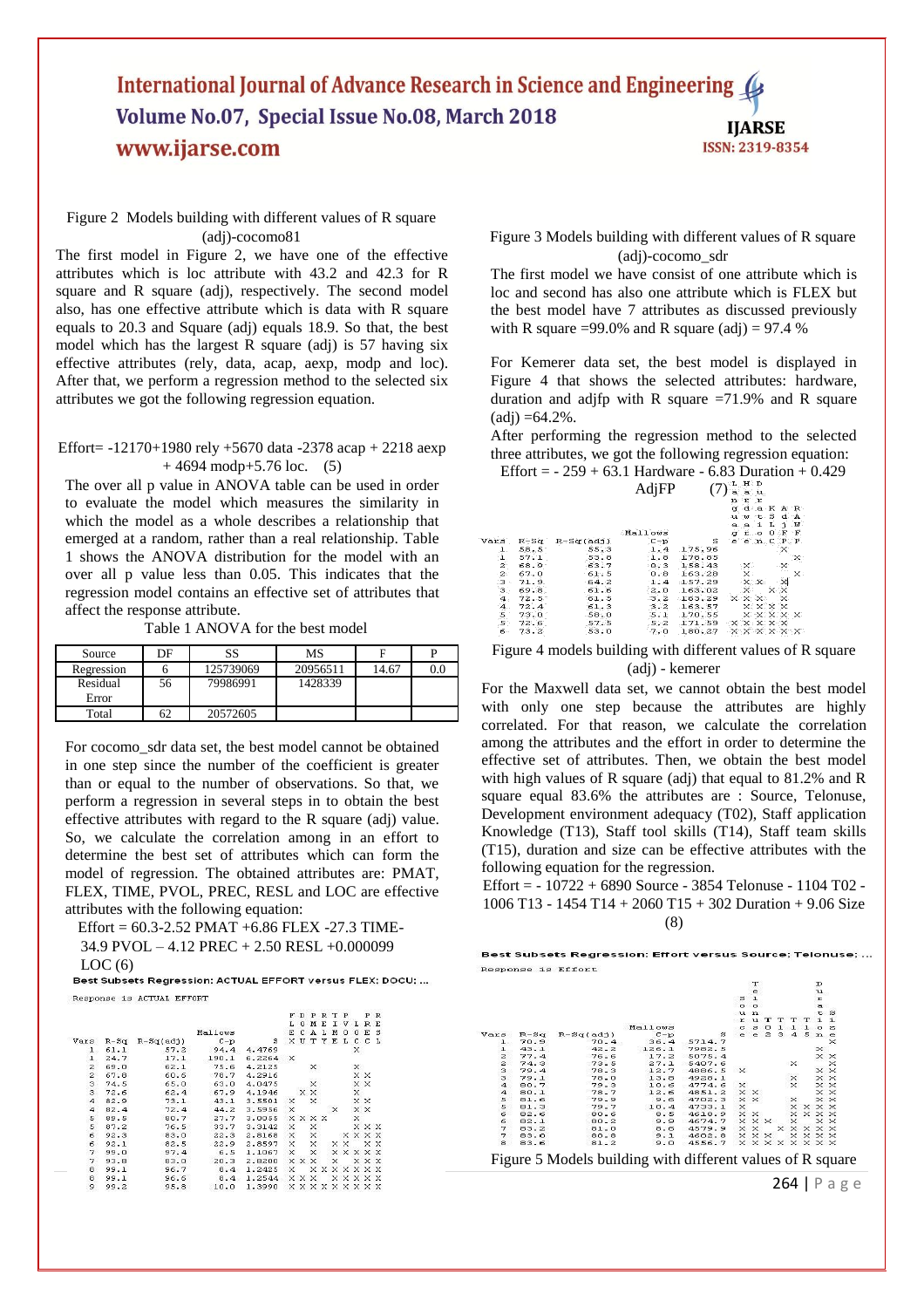# International Journal of Advance Research in Science and Engineering 4 Volume No.07, Special Issue No.08, March 2018 **IJARSE** www.ijarse.com ISSN: 2319-8354

# (adj) – Maxwell

For cocomonasa data set, the model is displayed in Figure 6 that shows the selected attributes with R square (adj) value

|                 |        |             |         |        | R        | Ð                 | с        | т                 | s                 | v                 | т                 | А                 | А                 | P                 | v                 | т.          | M                  | т        | s            |                   |
|-----------------|--------|-------------|---------|--------|----------|-------------------|----------|-------------------|-------------------|-------------------|-------------------|-------------------|-------------------|-------------------|-------------------|-------------|--------------------|----------|--------------|-------------------|
|                 |        |             |         |        | E        |                   |          |                   |                   |                   | ŦТ                | c                 | E                 | c                 | E                 | E.          | o                  | ō        | c            | L.                |
|                 |        |             | Mallows |        | L        | т                 | L        | M                 | n                 | R                 | R                 | А                 | $\times$          | A                 | $\times$          | $\times$    | $\mathbf{D}$       | o        | $\mathbf{F}$ | $^{\circ}$        |
| ars             | $R-Sd$ | $R-Sq(ad1)$ | $C - D$ | s      | v        | A                 | $\times$ | E                 | $\mathbf{R}$      | T                 | M                 | $\mathbf{P}$      | $\mathbf{p}$      | $\mathbf{p}$      | $\mathbf{P}$      | P           | Þ                  | L.       | D            | c                 |
| ı               | 84.2   | 84.0        | 36.5    | 262.97 |          |                   |          |                   |                   |                   |                   |                   |                   |                   |                   |             |                    |          |              | $\times$          |
| ı               | 6.2    | 4.6         | 494.7   | 641.76 |          |                   |          |                   |                   |                   |                   |                   |                   |                   |                   |             | ×                  |          |              |                   |
| $\mathbf{z}$    | 86.1   | 85.6        | 27.9    | 249.64 |          |                   | $\times$ |                   |                   |                   |                   |                   |                   |                   |                   |             |                    |          |              | ×                 |
| $\mathbf{z}$    | 85.8   | 85.3        | 29.2    | 251.66 |          |                   |          |                   |                   |                   |                   |                   |                   | $\times$          |                   |             |                    |          |              | ×                 |
| з               | 88.6   | 88.0        | 14.8    | 227.46 |          |                   |          | $\times$          |                   |                   |                   | $\times$          |                   |                   |                   |             |                    |          |              |                   |
| э               | 87.6   | 86.9        | 20.9    | 237.62 |          |                   | $\times$ |                   |                   |                   |                   |                   |                   | $\times$          |                   |             |                    |          |              | XXXXXXXXXXXX      |
| 4               | 89.7   | 89.0        | 10.3    | 218.03 |          |                   | $\times$ | $\times$          |                   |                   |                   | ×                 |                   |                   |                   |             |                    |          |              |                   |
| 4               | 89.5   | 88.7        | 11.7    | 220.59 |          |                   | ×        |                   |                   |                   | ×                 | $\times$          |                   |                   |                   |             |                    |          |              |                   |
| s               | 90.5   | 89.6        | 7.6     | 211.37 |          |                   | $\times$ |                   |                   |                   | $\times$ $\times$ | $^{\times}$       |                   |                   |                   |             |                    |          |              |                   |
| $\mathbbmss{S}$ | 90.5   | 89.6        | 8.1     | 212.19 |          |                   |          | $\times$ $\times$ |                   |                   |                   | $\times$          |                   | $\times$          |                   |             |                    |          |              |                   |
| 6               | 91.1   | 90.1        | 6.3     | 206.95 |          |                   |          | ×                 |                   | $\times$          |                   | $\times$          |                   | $\times$          |                   |             | $\times$           |          |              |                   |
| 6               | 91.0   | 90.0        | 6.9     | 208.00 | $\times$ |                   |          | $\times$ $\times$ |                   |                   |                   | ×                 |                   | $\times$          |                   |             |                    |          |              |                   |
| 7               | 91.5   | 90.3        | 6.1     | 204.41 |          |                   |          | ×                 |                   | $\times$ $\times$ |                   | $\times$          |                   | $\times$          |                   |             | $\times$           |          |              |                   |
| 7               | 91.4   | 90.3        | 6.3     | 204.87 | ×        |                   | ×        | $\times$          |                   |                   |                   |                   | $\times$ $\times$ | $\times$          |                   |             |                    |          |              |                   |
| 8               | 91.8   | 90.5        | 6.2     | 202.51 | ×        |                   | $\times$ | $\times$          | $\times$          |                   |                   | $\times$          | $\times$          | $\times$          |                   |             |                    |          |              |                   |
| 8               | 91.7   | 90.4        | 6.5     | 203.03 |          |                   | $\times$ | $\times$          | $\times$          | $\times$          |                   | ×                 |                   | ×                 |                   |             | $\times$           |          |              |                   |
| 9               | 92.3   | 90.9        | 5.4     | 198.42 | ×        |                   | $\times$ | $\times$          | $\times$          | $\times$          |                   | $\times$          | $\times$          | $\times$          |                   |             |                    |          |              |                   |
| 9               | 92.0   | 90.6        | 6.7     | 201.28 | ×        |                   | ×        | ×                 |                   | $\times$          | $\times$          | ×                 | ×                 | $\times$          |                   |             |                    |          |              | ××                |
| 10              | 92.5   | 90.9        | 6.2     | 197.77 | ×        |                   | $\times$ | $\times$          | $\mathbf{\times}$ | $\times$          | $\times$          | $\times$          | $\times$          | $\times$          |                   |             |                    |          |              | $\times$          |
| 10              | 92.3   | 90.8        | 6.9     | 199.41 | $\times$ |                   | $\times$ | $^{\times}$       | $\times$          | $\times$          |                   | $\times$          | $\times$          | $\times$          | $\times$          |             |                    |          |              |                   |
| 11              | 92.6   | 90.9        | 7.5     | 198.36 | $\times$ |                   | ×        | $\times$          | $\times$          | $\times$          | $\times$          | $\times$          | $\times$          | $\times$ $\times$ |                   |             |                    |          |              | $\frac{1}{2}$     |
| 11              | 92.5   | 90.8        | 8.0     | 199.51 | $\times$ | $\times$          | $\times$ | $\times$          | $\times$          | $\times$          | $\times$          | $\times$          | $\times$          | $\times$          |                   |             |                    |          |              |                   |
| 12              | 92.6   | 90.7        | 9.4     | 200.14 | ×        |                   | $\times$ | $\times$          | $\times$          | $\times$          | $\times$          | $\times$          | $\times$          | $\times$          | $\times$          |             |                    |          | ×            | xx                |
| 12              | 92.6   | 90.7        | 9.5     | 200.34 | ×        |                   | ×        | $\times$          | $\times$          | $\times$          | ×                 | $\times$          | $\times$          | $\times$          | $\times$          |             | $\times$           |          |              | $\times$          |
| 13              | 92.6   | 90.6        | 11.2    | 201.79 | ×        |                   | $\times$ | $\times$          | $\times$          | $\times$          | $\times$          | $\times$          | $\times$          | $\times$          | $\times$ $\times$ |             |                    |          |              | $\times$ $\times$ |
| 13              | 92.6   | 90.5        | 11.4    | 202.23 | $\times$ |                   | ×        | $\times$          | $\times$          | $\times$          | $\times$          | $\times$          | $\times$          | $\times$          | $\times$          |             | $\times$           |          |              | $\times$ $\times$ |
| 14              | 92.7   | 90.4        | 13.0    | 203.67 | ×        |                   | $\times$ | $\times$          | $\times$          | $\times$          | $\times$          | $\times$          | $\times$          | $\times$          | $\times$ $\times$ |             | $\times$           |          |              | $\times$ $\times$ |
| 14              | 92.6   | 90.4        | 13.2    | 204.01 | ×        |                   | ×        | $^{\times}$       |                   |                   | $\times$          | $\times$          | $\times$          | $\times$          | $\times$          | $^{\times}$ |                    | $\times$ | $\times$     | $\times$          |
| 15              | 92.7   | 90.2        | 15.0    | 205.89 | ×        | $\times$          | $\times$ | $\times$          | $\times$          | $\times$          | $\times$          | $\times$          | $\times$          |                   | <b>x x x</b>      |             | $\times$           |          |              | x x               |
| 1.5             | 92.7   | 90.2        | 15.0    | 205.97 | $\times$ |                   | $\times$ | $\times$          | $\times$          | $\times$          |                   | $\times$ $\times$ | $\times$          | $\times$          | $\times$ $\times$ |             | $\times$           | $\times$ |              | $\times$ $\times$ |
| 16              | 92.7   | 90.0        | 17.0    | 208.27 |          | $\times$ $\times$ |          |                   |                   |                   |                   |                   |                   |                   |                   |             | <b>XXXXXXXXXXX</b> |          | X X X        |                   |

is 90.9% and R square value equal to 92.3%.

Figure 6 Models building with different values of R square (adj) – cocomonasa

After applying the regression method, we got the following equation:

Effort =  $- 2254 - 724$  rely + 910 cplx + 1261 time  $-543$  stor -

702 virt + 1991 acap -1135 aexp + 950 pcap + 7.05 loc. (9) As to nasa93, we have the following equation for regression. Effort = 4771-1174 pr1- 1217 pr2-1615 pr3 – 2219 pr4 -802 pr5 -2368 pr6 -1712 pr7 -625 C1+ 1545 C2– 404 C3+ 108 C4-419 C5+ 159 C6+ 1210 C7– 307 C8+539 C9– 801 C10- 438 C11+ 474 C12– 72 C13-363 center + 1242 time +6.24 equivphyskloc  $-2164$  virt -2030 modp. (10)

It is noteworthy to mention that we perform some operations on the variables that are text in order to make the regression available; here we have the project name and cat2 that are indicator variables. The following table shows the indication of the used attributes.

Table 2 Indicator variables

| Attribute       | category            |
|-----------------|---------------------|
| Pr1             | De                  |
| Pr2             | erb                 |
| Pr3             | gal                 |
| Pr <sub>4</sub> | hst                 |
| Pr <sub>5</sub> | slp                 |
| Pr6             | spl                 |
| Pr7             | X                   |
| C <sub>1</sub>  | Application groubd  |
| C <sub>2</sub>  | avionics            |
| C <sub>3</sub>  | avionicsmonitoring  |
| C <sub>4</sub>  | batchdataprocessing |
| $\overline{C5}$ | communications      |
| C6              | datacapture         |
| C7              | launchprocessing    |
| C8              | missionplanning     |
| C9              | monitor_control     |
| C10             | operatingsystem     |
| C11             | realdataprocessing  |
| C12             | science             |
| C13             | simulation          |

#### V. STANDARD SET OF ATTRIBUTES

Loc appears in different data sets with different names such as loc, ksloc and equivphyskloc. We have some attributes with different names such as T13 staff application knowledge is the same with aexp, and T15 (staff team skills) is the same to team.

|  | Table 3 Resulted attributes from regression analysis |  |  |
|--|------------------------------------------------------|--|--|

| Data set   | <b>Attributes</b>                                    |
|------------|------------------------------------------------------|
| Cocomo81   | Rely, data, acap, aexp, modp, loc                    |
| Cocomo sdr | Pmat, flex, time, pvol, prec, resl, loc              |
| cocomonasa | Rely, cplx, time, stor, virt, acap, aexp, pcap, loc  |
| kemerer    | Hardware, duration, adifp                            |
| Maxwell    | Source, telonuse, T02, T13, T14, T15, duration, size |
| Nasa93     | Program name, cat2, time, virt, modp, equivphyskloc  |

Table 4 Framework for the standard set of metrics used for effort estimation

| Category                 | Standard attributes                            |
|--------------------------|------------------------------------------------|
| <b>Product Factors</b>   | Rely data cplx duration pmat flex prec         |
| <b>Platform Factors</b>  | Hardware pvol Time stor virt Source            |
|                          | T02 (development environment adequacy)         |
| <b>Personnel Factors</b> | pcap modp team T14 (Staff tool<br>aexp<br>acap |
|                          | skills)                                        |
| <b>Project Factors</b>   | Loc adjfp Size project name Cat2 telonuse      |
|                          | resl                                           |

# VI. CONCLUSION

Cost estimation plays a significant role in the software development since it attempts to avoid software overestimate or underestimate for the allocated budget. Various cost estimation models exist, but the effectiveness of each depends basically on its constituent attributes. In this paper, we make a feature subset selection over public selected data sets: cocomo81, cocomo sdr, cocomonasa, Kemmerer, Maxwell and nasa93. We use regression analysis to obtain the best model built using minimum number of attributes. The results from the selected attributes are compared in order to build a framework of the standard set of metrics for effort estimation. This framework consists of attributes that may be classified into four categories: product factors, platform factors, personnel factors and project factors.

#### **REFERENCES**

[1] Ayyildiz, M., Kalipsiz, O., &Yavuz, S. (2006).A Metric-Set and Model Suggestion for Better Software Project Cost Estimation. World academy of science, Engineering and Technology, 23,167-172.

[2] Azzeh, M.Neagu, D. & Cowling. (2008).improving analogy software effort estimation using a fuzzy feature subset selection algorithm, promise 08 proceeding of the 4 th international workshop on predictor models in software engineering, 71-78.

[3] Briand, L., Emam, K., Surmann ,D., Wieczorek, I., & Maxwell, K. (1999).an assessment and comparison of common software cost estimation modeling techniques , ICSE '99 proceedings of the 21st international conference on

265 | P a g e